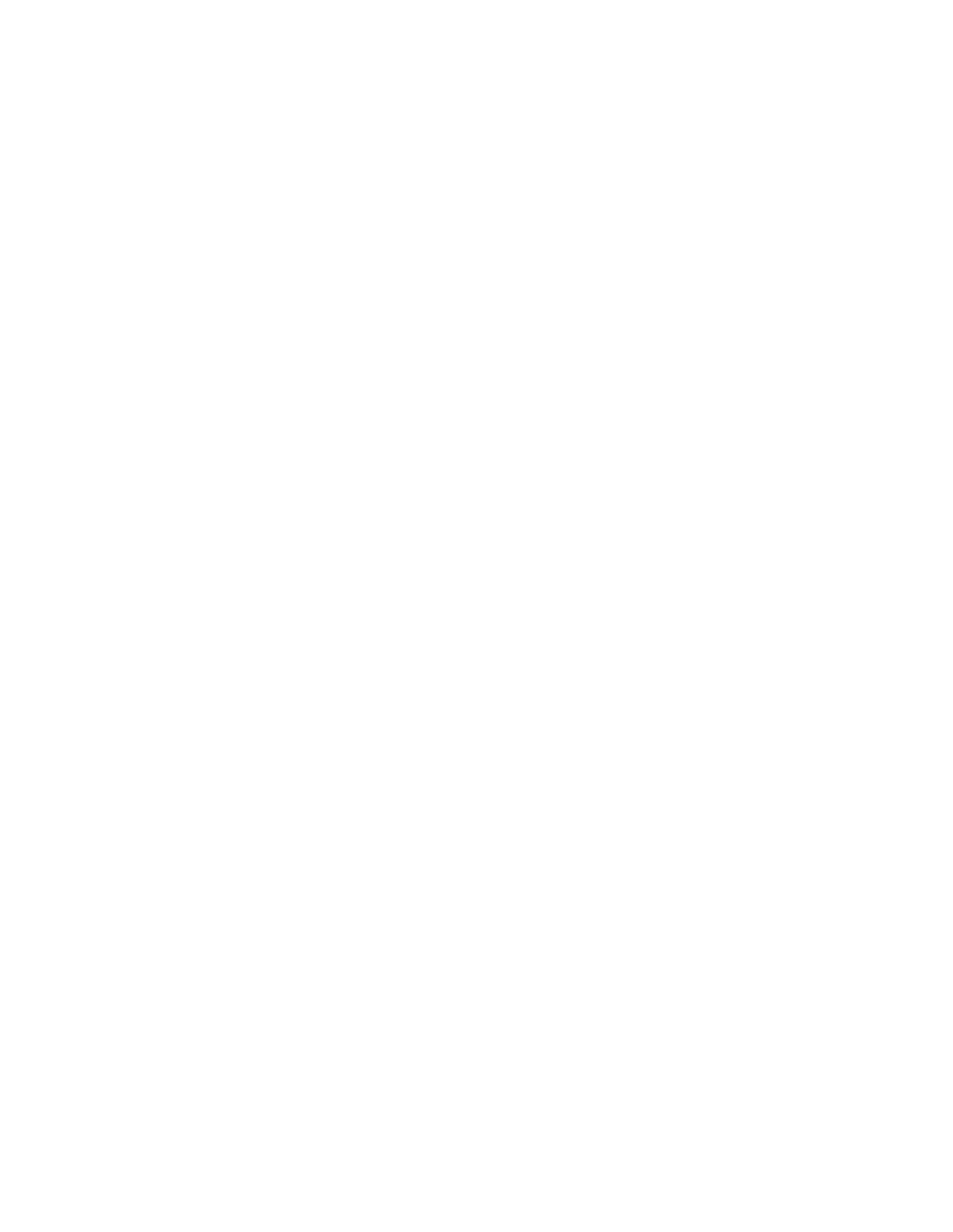

**Figure 2. Term MDS plot.**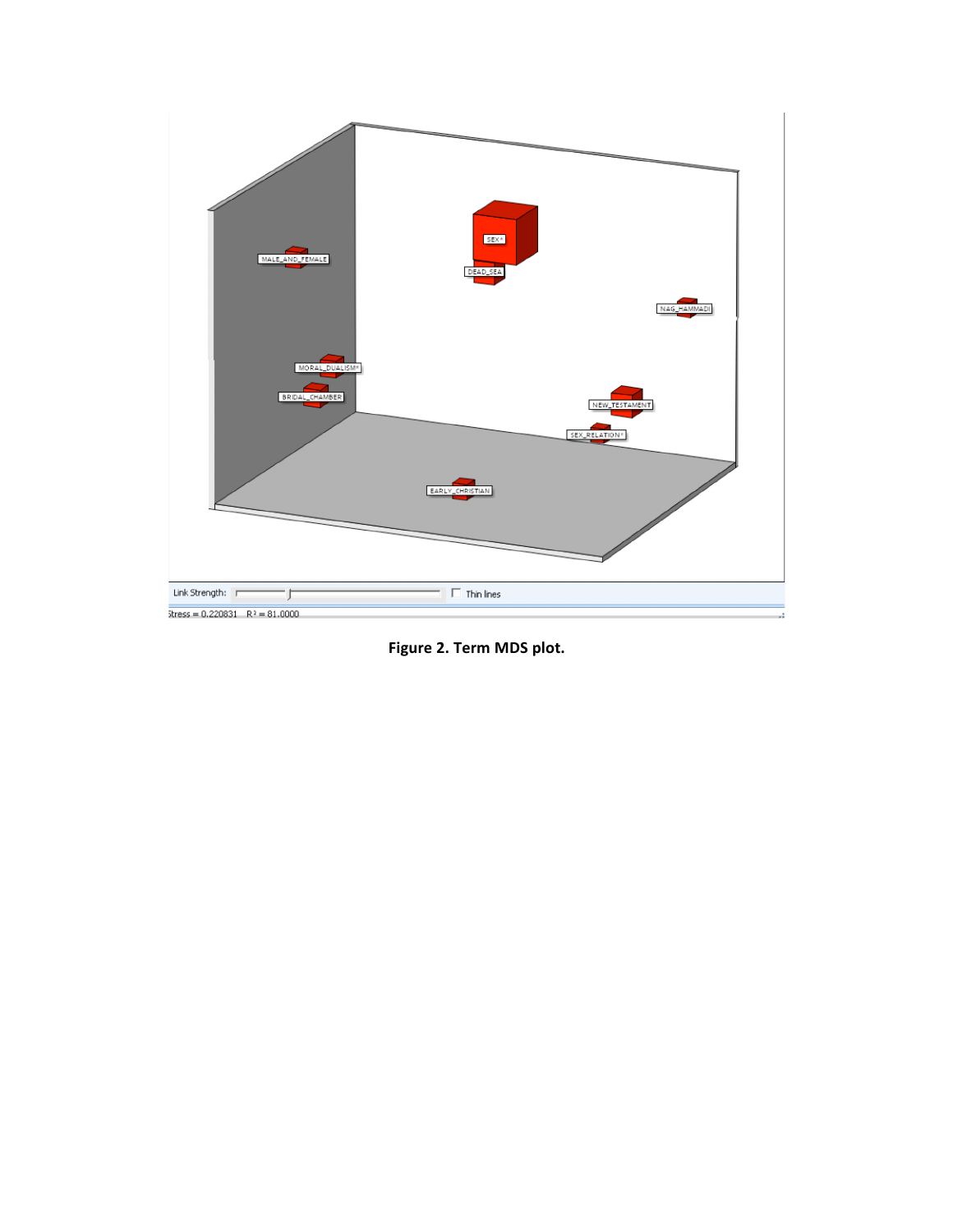

**Figure 3. Phrase MDS plot.**

What we see in all three figures but most clearly in Figure 3 is the distance between the theological positions, sociological interpretive positions, and methodological positions. These very limited results from a large case study of a single scholar's corpus have easily demonstrated three interacting intellectual poles in this scholar's writing. Of course, even the limited data in this case study can reveal much richer details. Producing a knowledge organization interface, perhaps in the form of a visual map could allow the system to learn a scholar's domain in order to present not only summaries but also potential next steps.

## **References**

- Flasiński, Mariusz and Janusz Jurek. 2014. Fundamental methodological issues of syntactic pattern recognition. Pattern analysis and applications 17: 465-80. http://dx.doi.org/10.1007/s10044-013-0322-1.
- Hartel, Jenna. 2003. The serious leisure frontier in library and information science: hobby domains. *Knowledge organization* 30: 228-38.